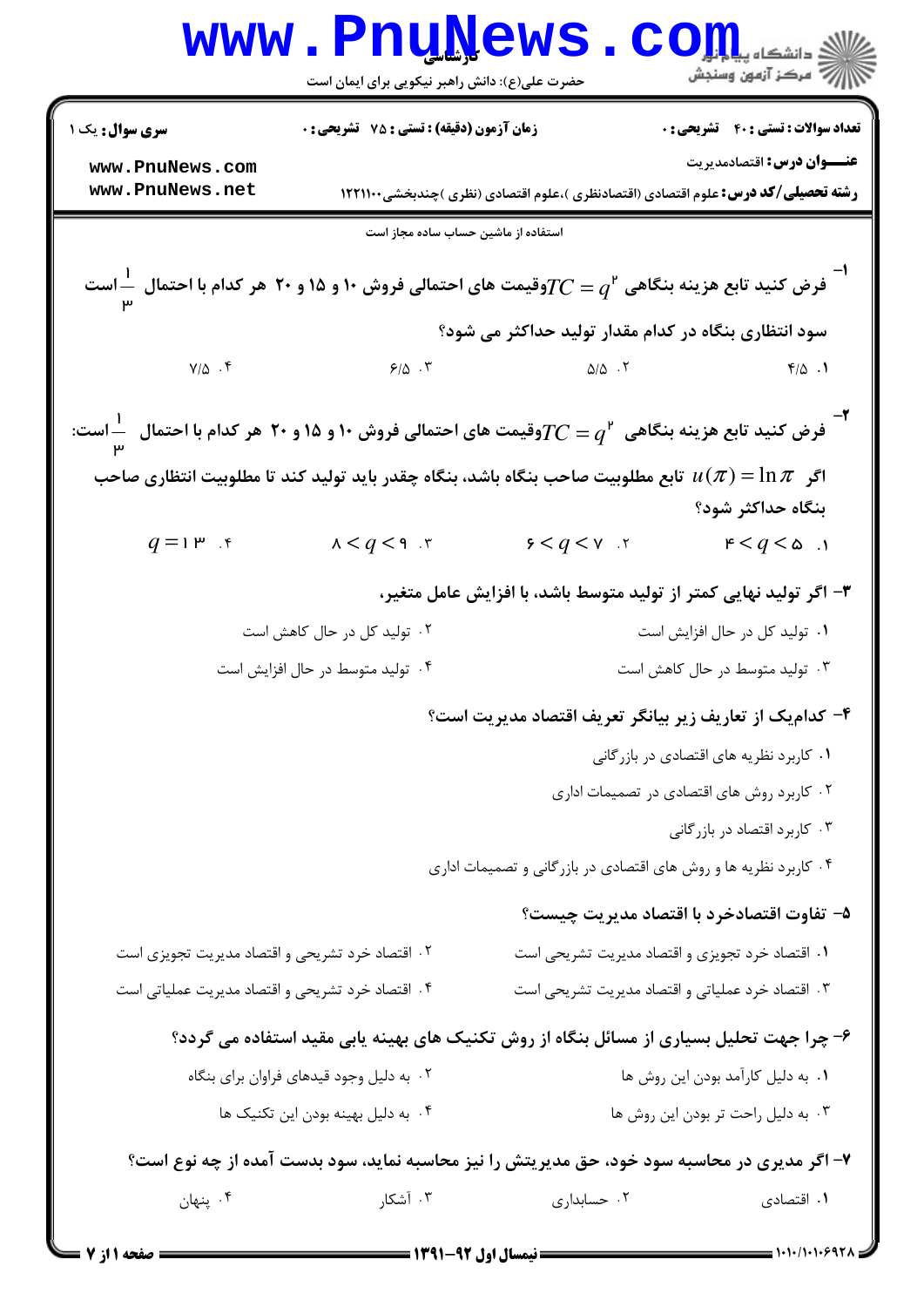|                                                                                                                                                                       | حضرت علی(ع): دانش راهبر نیکویی برای ایمان است                                                                                                                                                                                                                                                                                                                                                                                                                                                                                                                                                                                             | <b>Thurs</b> |                                                              | ه دانشگاه پ <b>یا با تو</b><br>رِ ۖ مرڪز آزمون وسنڊش                                                                          |  |
|-----------------------------------------------------------------------------------------------------------------------------------------------------------------------|-------------------------------------------------------------------------------------------------------------------------------------------------------------------------------------------------------------------------------------------------------------------------------------------------------------------------------------------------------------------------------------------------------------------------------------------------------------------------------------------------------------------------------------------------------------------------------------------------------------------------------------------|--------------|--------------------------------------------------------------|-------------------------------------------------------------------------------------------------------------------------------|--|
| <b>سری سوال : ۱ یک</b>                                                                                                                                                | <b>زمان آزمون (دقیقه) : تستی : 75 تشریحی : 0</b>                                                                                                                                                                                                                                                                                                                                                                                                                                                                                                                                                                                          |              |                                                              | <b>تعداد سوالات : تستی : 40 - تشریحی : 0</b>                                                                                  |  |
| www.PnuNews.com<br>www.PnuNews.net                                                                                                                                    |                                                                                                                                                                                                                                                                                                                                                                                                                                                                                                                                                                                                                                           |              |                                                              | <b>عنـــوان درس:</b> اقتصادمدیریت<br><b>رشته تحصیلی/کد درس:</b> علوم اقتصادی (اقتصادنظری )،علوم اقتصادی (نظری )چندبخشی1۲۲۱۱۰۰ |  |
|                                                                                                                                                                       |                                                                                                                                                                                                                                                                                                                                                                                                                                                                                                                                                                                                                                           |              |                                                              | ۸– اگر نرخ بهره واقعی در اقتصاد ۱۰ درصد باشد، ارزش فعلی شرکت در سه سال آینده چقدر خواهد بود؟                                  |  |
|                                                                                                                                                                       |                                                                                                                                                                                                                                                                                                                                                                                                                                                                                                                                                                                                                                           | تعداد سال    |                                                              | ٣<br>٢                                                                                                                        |  |
| $\uparrow \uparrow / \uparrow$ . $\uparrow$                                                                                                                           | $\gamma \gamma / \beta$ . $\gamma$                                                                                                                                                                                                                                                                                                                                                                                                                                                                                                                                                                                                        | سود شرکت     | ۸<br>$YY/5$ .                                                | 12<br>$\mathcal{L}$<br>Y9/9.1                                                                                                 |  |
|                                                                                                                                                                       |                                                                                                                                                                                                                                                                                                                                                                                                                                                                                                                                                                                                                                           |              |                                                              |                                                                                                                               |  |
| ۹- اگر تابع سود کل بصورت زیر باشد در کدام مقدار تولید تابع سود کل ماکسیمم می شود؟<br>$\pi$ = $-$ ۳۰۰۰ $-$ ۲۴۰۰ $Q$ + ۳۵۰ $Q^\mathfrak{p}$ $-$ ۸ / ۳۳ $Q^\mathfrak{p}$ |                                                                                                                                                                                                                                                                                                                                                                                                                                                                                                                                                                                                                                           |              |                                                              |                                                                                                                               |  |
| $Y.$ $Y$                                                                                                                                                              | $\gamma$ $\Lambda$ $\Gamma$                                                                                                                                                                                                                                                                                                                                                                                                                                                                                                                                                                                                               |              | $YF \cdot Y$                                                 | f.1                                                                                                                           |  |
|                                                                                                                                                                       |                                                                                                                                                                                                                                                                                                                                                                                                                                                                                                                                                                                                                                           |              |                                                              |                                                                                                                               |  |
| ∙۱- تا زمانی که سود متوسط کوچکتر از سود نهایی باشد:                                                                                                                   |                                                                                                                                                                                                                                                                                                                                                                                                                                                                                                                                                                                                                                           |              |                                                              |                                                                                                                               |  |
|                                                                                                                                                                       | ۰۲ سود متوسط در حال نزول است<br>۰۴ سود نهایی در حال نزول است                                                                                                                                                                                                                                                                                                                                                                                                                                                                                                                                                                              |              | ۰۱ سود متوسط در حال صعود است<br>۰۳ سود نهایی در حال صعود است |                                                                                                                               |  |
|                                                                                                                                                                       |                                                                                                                                                                                                                                                                                                                                                                                                                                                                                                                                                                                                                                           |              |                                                              | 11- چه زمانی سود متوسط ماکسیمم است؟                                                                                           |  |
|                                                                                                                                                                       | ۰۲ وقتی سود نهایی با سود متوسط برابر است                                                                                                                                                                                                                                                                                                                                                                                                                                                                                                                                                                                                  |              |                                                              | ۰۱ وقتی سود نهایی صفر است                                                                                                     |  |
|                                                                                                                                                                       | ۰۴ وقتی سود متوسط برگتر از سود نهایی است                                                                                                                                                                                                                                                                                                                                                                                                                                                                                                                                                                                                  |              |                                                              | ۰۳ وقتی سود نهایی بزرگتر از سود متوسط است                                                                                     |  |
| است که - هزینه کل عملیات یک بیمارستان در آمریکا به صورت تقریبی برابر با $X^{\, \mathsf{r}}$ <sub>ا ۷۰۰۰۰</sub> ۰۰ - ۲۰۰۰ مورت تقریبی برابر با $X^{\, \mathsf{r}}$     |                                                                                                                                                                                                                                                                                                                                                                                                                                                                                                                                                                                                                                           |              |                                                              |                                                                                                                               |  |
| بیانگر روزهایی است که بیمار در بیمارستان بستری می شود این بیمارستان ( بر حسب روزهای بستری شدن $X$                                                                     |                                                                                                                                                                                                                                                                                                                                                                                                                                                                                                                                                                                                                                           |              |                                                              |                                                                                                                               |  |
|                                                                                                                                                                       |                                                                                                                                                                                                                                                                                                                                                                                                                                                                                                                                                                                                                                           |              |                                                              | بیمار) چقدر باید بزرگ باشد تا هزینه اقامت یک بیمارستان به حداقل برسد؟                                                         |  |
| 19                                                                                                                                                                    | $Y \cdot \cdot \cdot \cdot \cdot$ $Y \cdot \cdot \cdot \cdot \cdot \cdot$ $\cdot \cdot \cdot \cdot \cdot \cdot \cdot Y \cdot \cdot \cdot \cdot \cdot \cdot Y \cdot \cdot \cdot \cdot \cdot Y \cdot \cdot \cdot \cdot Y \cdot \cdot \cdot \cdot Y \cdot \cdot \cdot \cdot Y \cdot \cdot \cdot Y \cdot \cdot \cdot Y \cdot \cdot \cdot Y \cdot \cdot \cdot Y \cdot \cdot \cdot Y \cdot \cdot Y \cdot \cdot Y \cdot \cdot Y \cdot \cdot Y \cdot \cdot Y \cdot \cdot Y \cdot \cdot Y \cdot \cdot Y \cdot \cdot Y \cdot \cdot Y \cdot \cdot Y \cdot \cdot Y \cdot \cdot Y \cdot \cdot Y \cdot \cdot Y \cdot \cdot Y \cdot \cdot Y \cdot \cdot$ |              |                                                              | $\uparrow \cdots$ .                                                                                                           |  |
| ا– یک بنگاه اقتصادی کالای خود را با اسفاده از هریک از فرایندهای تولید $A$ و $B$ میتواند تولید کند، تابع هزینه $\cdot$                                                 |                                                                                                                                                                                                                                                                                                                                                                                                                                                                                                                                                                                                                                           |              |                                                              |                                                                                                                               |  |
| کل مربوط به بنگاه اقتصادی عبارت است از                                                                                                                                |                                                                                                                                                                                                                                                                                                                                                                                                                                                                                                                                                                                                                                           |              |                                                              |                                                                                                                               |  |
| در آن $A$ و $B$ نماینده مقدار محصول تولید شده به وسیله هر T $C=$ ه $-$ ۱۰ $A+A_\mathfrak{\mathfrak{p}}-AB-\mathfrak{\mathfrak{k}}+B_\mathfrak{\mathfrak{p}}$          |                                                                                                                                                                                                                                                                                                                                                                                                                                                                                                                                                                                                                                           |              |                                                              |                                                                                                                               |  |
| فرايند است با توجه به اين اطلاعات :<br>تركيب حداقل هزينه محصول اين بنگاه اقتصادي چقدر است؟                                                                            |                                                                                                                                                                                                                                                                                                                                                                                                                                                                                                                                                                                                                                           |              |                                                              |                                                                                                                               |  |
|                                                                                                                                                                       | $B = 5$ و $A = 9$                                                                                                                                                                                                                                                                                                                                                                                                                                                                                                                                                                                                                         |              |                                                              | $B = 5$ $A = \Lambda$ $\cdot$                                                                                                 |  |
|                                                                                                                                                                       | $B = P \circ A = 1 \circ \cdot$ *                                                                                                                                                                                                                                                                                                                                                                                                                                                                                                                                                                                                         |              |                                                              | $B = \wedge$ $A = \vee$ $\wedge$                                                                                              |  |
|                                                                                                                                                                       |                                                                                                                                                                                                                                                                                                                                                                                                                                                                                                                                                                                                                                           |              |                                                              |                                                                                                                               |  |

٠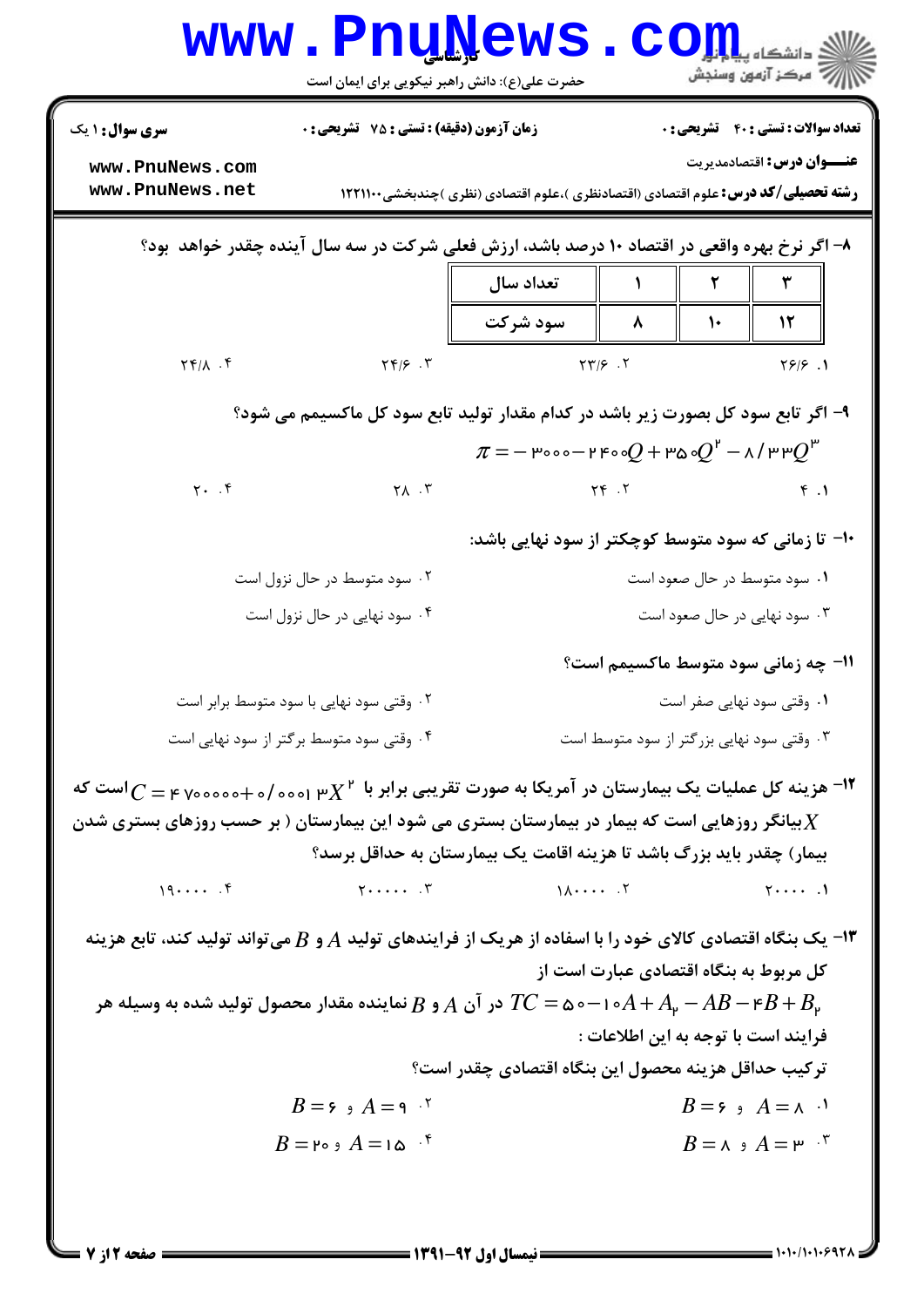|                                           | www.PnuNews<br>حضرت علی(ع): دانش راهبر نیکویی برای ایمان است                                                                                                                                                                                                            |                                                                                          | الاد دانشگاه پیاه بار است.<br>الله عرکز آزمون وسنجش                        |
|-------------------------------------------|-------------------------------------------------------------------------------------------------------------------------------------------------------------------------------------------------------------------------------------------------------------------------|------------------------------------------------------------------------------------------|----------------------------------------------------------------------------|
| <b>سری سوال : ۱ یک</b><br>www.PnuNews.com | زمان آزمون (دقیقه) : تستی : 75 گشریحی : 0                                                                                                                                                                                                                               |                                                                                          | <b>تعداد سوالات : تستی : 40 - تشریحی : 0</b><br>عنـــوان درس: اقتصادمدیریت |
| www.PnuNews.net                           |                                                                                                                                                                                                                                                                         | <b>رشته تحصیلی/کد درس:</b> علوم اقتصادی (اقتصادنظری )،علوم اقتصادی (نظری )چندبخشی۱۲۲۱۱۰۰ |                                                                            |
|                                           | ا— یک بنگاه اقتصادی کالای خود را با اسفاده از هریک از فرایندهای تولید $A$ و $B$ میتوان تولید کند، تابع هزینه کل مربوط $\bullet$<br>که در آن $A$ و $B$ نماینده مقدار محصول تولید شده به وسیله هر $TC =$ ۵۰ $-A + A_\mathfrak{p} - A B - \mathfrak{r} B + B_\mathfrak{p}$ |                                                                                          | به بنگاه اقتصادی عبارت است از                                              |
|                                           | اگر این بنگاه اقتصادی درصدد باشد که جمعا ۲۰ واحد محصول تولید کند مقدار بهینه ای که باید با استفاده از هر فرآیند به                                                                                                                                                      |                                                                                          | فرايند است با توجه به اين اطلاعات :<br>عمل آيد چيست؟                       |
|                                           | $B = 9$ و $A = 11^{-5}$                                                                                                                                                                                                                                                 |                                                                                          | $B = 119$ $A = 9$ <sup>.1</sup>                                            |
|                                           | $B = i \omega A = \omega$ ۴                                                                                                                                                                                                                                             |                                                                                          | $B = \omega A = \omega$ و $A = \omega$                                     |
|                                           | اگر تابع مطلوبیت فردی بصورت ۰٫۰۰۷ + ۳۶۰۰۷ س $w=\frac{1}{\mathfrak{p}}$ باشد که در آن $W$ مقدار ثروت است، این فرد                                                                                                                                                        |                                                                                          |                                                                            |
|                                           | ۰۲ برای ۶۰ × $W <$ ریسک پذیر است                                                                                                                                                                                                                                        |                                                                                          | ۰۱ برای ۶۰ × W ریسک گریز است                                               |
|                                           | برای ۶۰ × $W >$ ریسک پذیر است *                                                                                                                                                                                                                                         |                                                                                          | . برای ۶۰ × $W > 5$ ریسک گریز است                                          |
|                                           | ۱۶– اگر مقدار تقاضا شده یک کالا بدون توجه به تغییرات قیمتش، ثابت باشد، ضریب کشش قیمتی تقاضا….                                                                                                                                                                           |                                                                                          |                                                                            |
| ۰۴ صفر است                                | ۰۳ کوچکتر از یک است                                                                                                                                                                                                                                                     | ۰۱ بزرگتر از یک است مسمع ۲۰ برابر یک است                                                 |                                                                            |
|                                           | ا اگر تابع تقاضایی بصورت P $\cdot$ 9 – ۳۰ $D(Q)$ باشد کشش قیمتی تقاضا چقدر است؟ $\cdot$                                                                                                                                                                                 |                                                                                          |                                                                            |
| $P^{\circ}$ - $P^{\circ}$                 | ۳، $P \circ \neg \circ P$ به                                                                                                                                                                                                                                            | $-5P$ .                                                                                  | $5P$ .                                                                     |
| $\mathcal{P}$                             |                                                                                                                                                                                                                                                                         | $-\xi P$ $(\mu_0 - \xi P)$ $(\mu_0 - \xi P)$                                             |                                                                            |
|                                           | ا– اگر تابع تقاضای کالایی بصورت P $\circ\circ\circ$ ۰۰۰۰–۲۰۰۰۰۰ $D(P)$ و 4 $P=$ باشد، آنگاه کشش قیمتی تقاضا کدام $\bullet$                                                                                                                                              |                                                                                          |                                                                            |
|                                           | $\cdot/\Delta$ . T $\cdot/\gamma$ . T $\cdot/\gamma$ . T                                                                                                                                                                                                                |                                                                                          | است؟<br>.70.1                                                              |
|                                           | ۱۹- <b>اگر کشش قیمتی تقاضا برابر ۲ و قیمت برابر</b> با ۴ باشد، درآمد نهایی برابر است با                                                                                                                                                                                 |                                                                                          |                                                                            |
| $\lambda$ . $\zeta$                       | $\epsilon$ . T $\epsilon$ . T                                                                                                                                                                                                                                           |                                                                                          | $\uparrow$ . $\uparrow$                                                    |
|                                           |                                                                                                                                                                                                                                                                         |                                                                                          | ۲۰- اگر درآمد نهایی مثبت باشد کشش قیمتی تقاضا،                             |
| ۰۴ کوچکتر از یک است                       | ۰۳ منفی است                                                                                                                                                                                                                                                             | ۰۲ بزرگتر از یک است                                                                      | ۰۱ مثبت است                                                                |
|                                           |                                                                                                                                                                                                                                                                         |                                                                                          |                                                                            |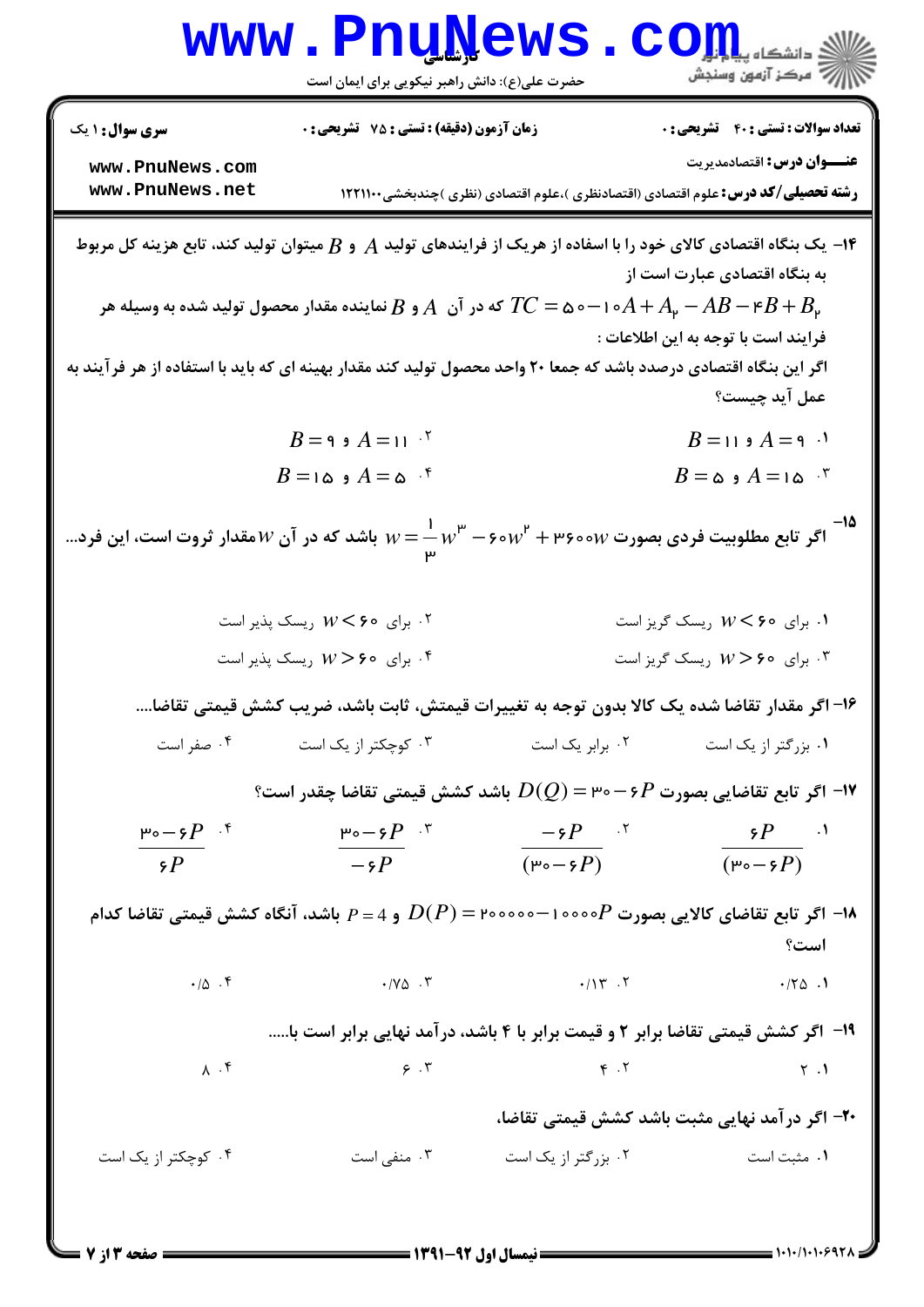| <b>سری سوال : ۱ یک</b> | زمان آزمون (دقیقه) : تستی : 75 گشریحی : 0                                |                                                                                                       | <b>تعداد سوالات : تستی : 40 - تشریحی : 0</b>         |
|------------------------|--------------------------------------------------------------------------|-------------------------------------------------------------------------------------------------------|------------------------------------------------------|
| www.PnuNews.com        |                                                                          |                                                                                                       | <b>عنـــوان درس:</b> اقتصادمدیریت                    |
| www.PnuNews.net        |                                                                          | <b>رشته تحصیلی/کد درس:</b> علوم اقتصادی (اقتصادنظری )،علوم اقتصادی (نظری )چندبخشی۱۲۲۱۱۰۰              |                                                      |
|                        |                                                                          | <b>۲۱</b> - کدام یک از کالاها دارای کشش در آمدی منفی هستند؟                                           |                                                      |
| ۰۴ کالای پست           | ۰۳ کالای ضروری                                                           | ۰۲ کالای لوکس                                                                                         | ۰۱ کالای نرمال                                       |
|                        |                                                                          | ۲۲– مهمترین و بهترین تکنیک برآورد تابع تقاضا در اقتصاد مدیریت کدامیک از موارد زیر است؟                |                                                      |
| ۰۴ بازاريابي           | ۰۳ روش آزمایشی بازار                                                     | ۰۲ تحلیل رگرسیون                                                                                      | ۰۱ نظرسنجي                                           |
|                        |                                                                          | ۲۳– کدام یک از گزینه های زیر نشان می دهد که در یک مدل اقتصادی متغیرهای مستقل در توضیح متغیر وابسته    |                                                      |
|                        |                                                                          |                                                                                                       | تواناتر می باشد؟                                     |
|                        | ۰۲ هر چقدر مقدار $R^{\mathsf{P}}$ به یک نزدیکتر باشد $\cdot$             |                                                                                                       | ۰۱ هر چقدر مقدار $R^\mathsf{P}$ به صفر نزدیکتر باشد  |
|                        | هر چقدر مقدار ۲ $R^{\mathsf{r}}$ به دو نزدیکتر باشد $\cdot^{\mathsf{e}}$ |                                                                                                       | اگر مقدار $R^{\mathsf{P}}$ بین صفر و یک باشد $\cdot$ |
|                        |                                                                          | ۳۴- توسط آزمون $F$ کدام ک از موارد زیر را در یک مدل رگرسیون می توان مورد آزمایش قرار داد؟             |                                                      |
|                        | ۰۲ با معنا بودن ضریب برآورد شده                                          |                                                                                                       | ۰۱ با معنا بودن کل مدل رگرسیون                       |
|                        | ۰۴ همخطی                                                                 |                                                                                                       | ۰۳ ناهمسانی واریانس                                  |
|                        |                                                                          | ۲۵- معنی داربودن ضرایب برآورد شده ًمدل رگرسیون توسط کدام یک از آزمونهای زیر مورد آزمایش قرار می گیرد؟ |                                                      |
|                        | ٠٢ آزمون دربين واتسون                                                    |                                                                                                       | $G$ آزمون $\cdot$                                    |
|                        | ۰۴ آزمون گلد - فلد کوانت                                                 |                                                                                                       | $t$ آزمون $\cdot$                                    |
|                        |                                                                          | ۲۶- توسط کدام یک از آزمونهای زیر می توان مشکل خودهمبستگی (همبستگی پیاپی) را در یک مدل رگرسیون         |                                                      |
|                        |                                                                          |                                                                                                       | تشخيص داد؟                                           |
| ۰۴ دربين - واتسون      | ۰۳ ضریب همبستگی                                                          | $G$ آزمون. $\cdot$                                                                                    | ٠١ گلدفلد - كوانت                                    |
|                        |                                                                          | ۲۷– اگر مقدار تولید کل را بر مقدار آن نهاده تقسیم نمائیم کدامیک از موارد زیر بدست می آید؟             |                                                      |
| ۰۴ هزينه کل            | ۰۳ هزينه متوسط                                                           | ۰۲ تولید نهایی                                                                                        | ۰۱ تولید متوسط                                       |
|                        |                                                                          | ۲۸- کدام یک از گزینه های زیر هزینه واقعی مصرف هر نهاده است؟                                           |                                                      |
| ۰۴ قیمت سایه           | ۰۳ هزینه نهایی                                                           | ۰۲ هزینه متوسط                                                                                        | ۰۱ هزينه فرصت                                        |
|                        |                                                                          |                                                                                                       |                                                      |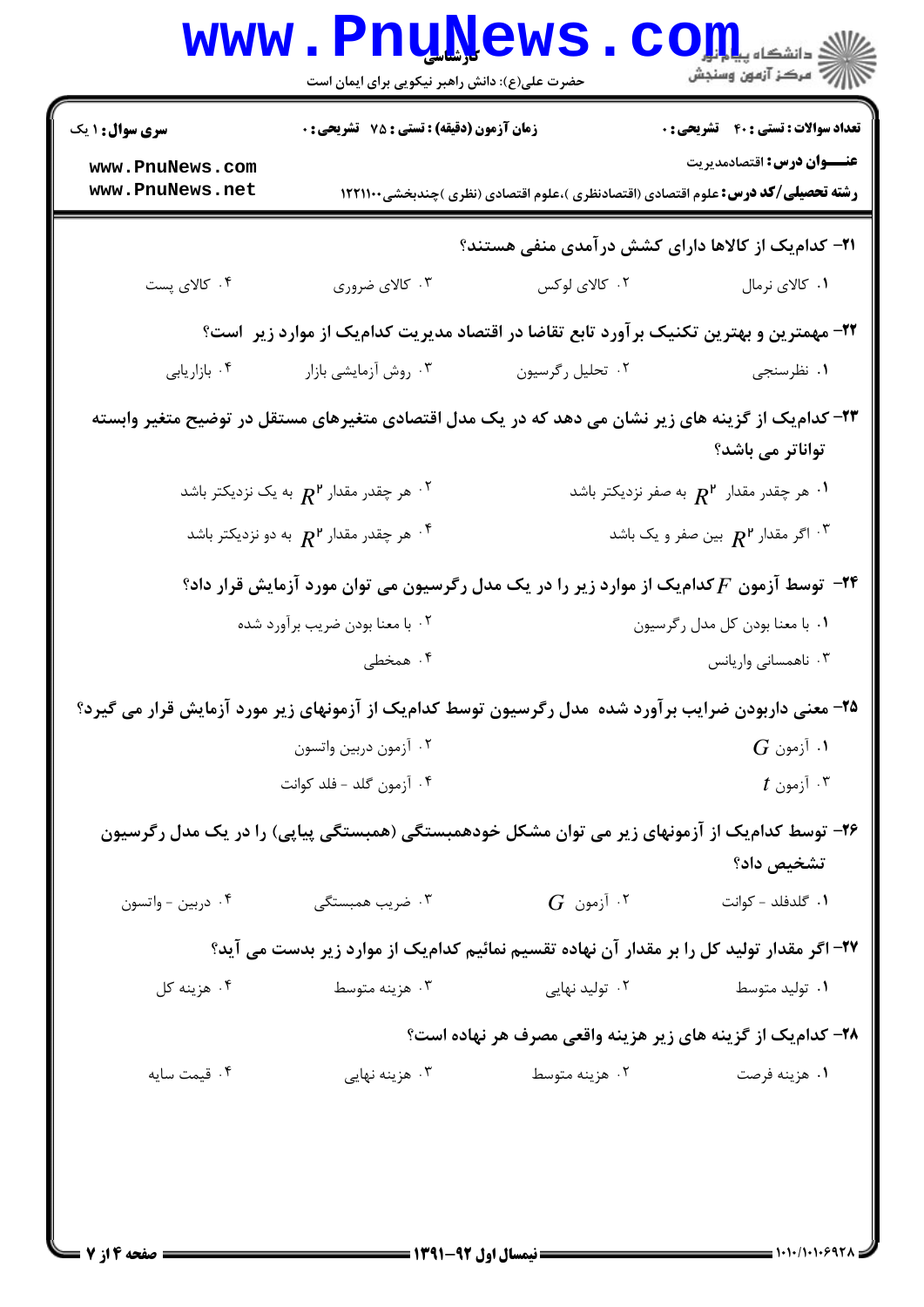|                        | <b>www.PnuNews</b><br>حضرت علی(ع): دانش راهبر نیکویی برای ایمان است                                                                                       |                       | کے دانشکاہ پیا ہار<br>ان مرکز آزمون وسنجش               |
|------------------------|-----------------------------------------------------------------------------------------------------------------------------------------------------------|-----------------------|---------------------------------------------------------|
| <b>سری سوال : ۱ یک</b> | زمان آزمون (دقیقه) : تستی : 75 ٪ تشریحی : 0                                                                                                               |                       | <b>تعداد سوالات : تستی : 40 - تشریحی : 0</b>            |
| www.PnuNews.com        |                                                                                                                                                           |                       | <b>عنـــوان درس:</b> اقتصادمدیریت                       |
| www.PnuNews.net        | <b>رشته تحصیلی/کد درس:</b> علوم اقتصادی (اقتصادنظری )،علوم اقتصادی (نظری )چندبخشی1۲۲۱۱۰۰                                                                  |                       |                                                         |
|                        |                                                                                                                                                           |                       | <b>۲۹</b> - چه زمانی قیمت سایه یک منبع مثبت خواهد شد؟   |
|                        |                                                                                                                                                           |                       | ١.  هنگاميكه ظرفيت اضافي عاملي در بنگاه وجود داشته باشد |
|                        |                                                                                                                                                           |                       | ٢. هنگاميكه قيمتها افزايش يابد                          |
|                        |                                                                                                                                                           |                       | ۰۳ هنگامیکه از آن منبع بطور کامل استفاده شود            |
|                        |                                                                                                                                                           |                       | ۰۴ در صورتیکه تولید افزایش یابد                         |
|                        | فرض کنید تابع هزینه کل بنگاهی ۱۰ $Q+\circ Q^{\mathfrak{p}}-$ ۰/۹ او $Q^{\mathfrak{p}}-$ ۲۰ اشد، همچنین فرض کنید کالای $\mathfrak{r}$                      |                       |                                                         |
|                        | این بنگاه در بازار رقابتی به فروش می رسد و قیمت در بازار ع $P=P$ تومان است. این بنگاه چقدر تولید خواهد                                                    |                       |                                                         |
|                        |                                                                                                                                                           |                       | کرد؟                                                    |
|                        | 10.5                                                                                                                                                      | $\lambda$ . $\lambda$ | $\Delta$ . 1                                            |
|                        |                                                                                                                                                           |                       | ۳۱– در بلند مدت،                                        |
|                        | ۰۲ هزینه های متغیر از هزینه های ثابت بیشتر است                                                                                                            |                       | ۰۱ هزینه های ثابت از هزینه های متغیر بیشتر است          |
|                        | ۰۴ همه هزینه ها، هزینه های متغیر هستند                                                                                                                    |                       | ۰۳ همه هزینه ها، هزینه های ثابت هستند                   |
|                        | <sup>4۲</sup> - درصد تغییر در سود شرکت به درصد تغییر در مقدار تولید تعریف کدامیک از موارد زیر است؟                                                        |                       |                                                         |
| ۰۴ کشش اهرم عملیاتی    | ۰۳ کشش درآمدی                                                                                                                                             |                       | ۰۱ کشش تولید مست $\cdot$ ۲ ۰۲ کشش سود                   |
|                        | ۳۳- در کدامیک از بازارهای زیر تعداد تولیدکنندگان کم و موانع ورود به بازار زیاد است؟                                                                       |                       |                                                         |
|                        |                                                                                                                                                           |                       |                                                         |
|                        | اگر تابع سود بنگاه رقابتی به صورت $\psi$ شد برای حداکثر کردن $Q$ ۲ – $Q^{\mathsf{P}}$ $\gamma/\mathfrak{a}$ $Q^{\mathsf{P}}$ سود، بنگاه $^{-\mathsf{PP}}$ |                       |                                                         |
|                        |                                                                                                                                                           |                       | چه مقدار تولید می کند؟                                  |
|                        | 9.9                                                                                                                                                       |                       |                                                         |
|                        | ۳۵ – اگر تابع تقاضا و هزینه کل بنگاه رقابت انحصاری در کوتاه مدت به ترتیب زیر باشد $Q$ ۶ / ۱۵ – ۲۰۰۰۰ – P و                                                |                       |                                                         |
|                        | و ۳۰ و $Q$ + ۴۶ جمع خصوص کار گزینه های زیر نشان دهنده قیمت در تعادل بلند مدت است $T C =$ کدام $Q^{\mathsf{r}}$                                            |                       |                                                         |
|                        |                                                                                                                                                           |                       |                                                         |
|                        |                                                                                                                                                           |                       |                                                         |
|                        |                                                                                                                                                           |                       |                                                         |
|                        |                                                                                                                                                           |                       |                                                         |

= 1 . 1 . / 1 . 1 . 6 9 7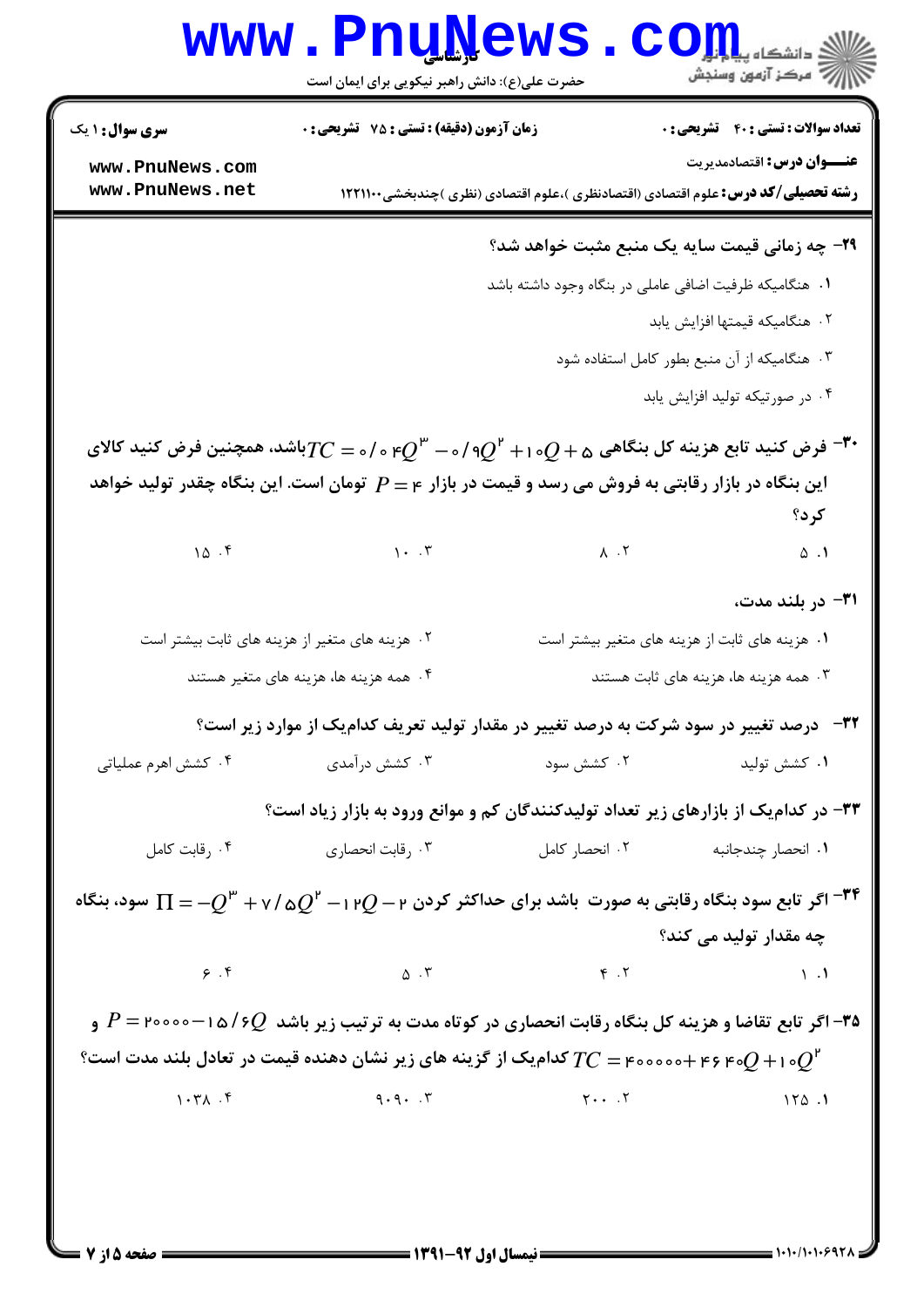

صفحه ۱۶ کا =

= 1+1+/1+1+6921